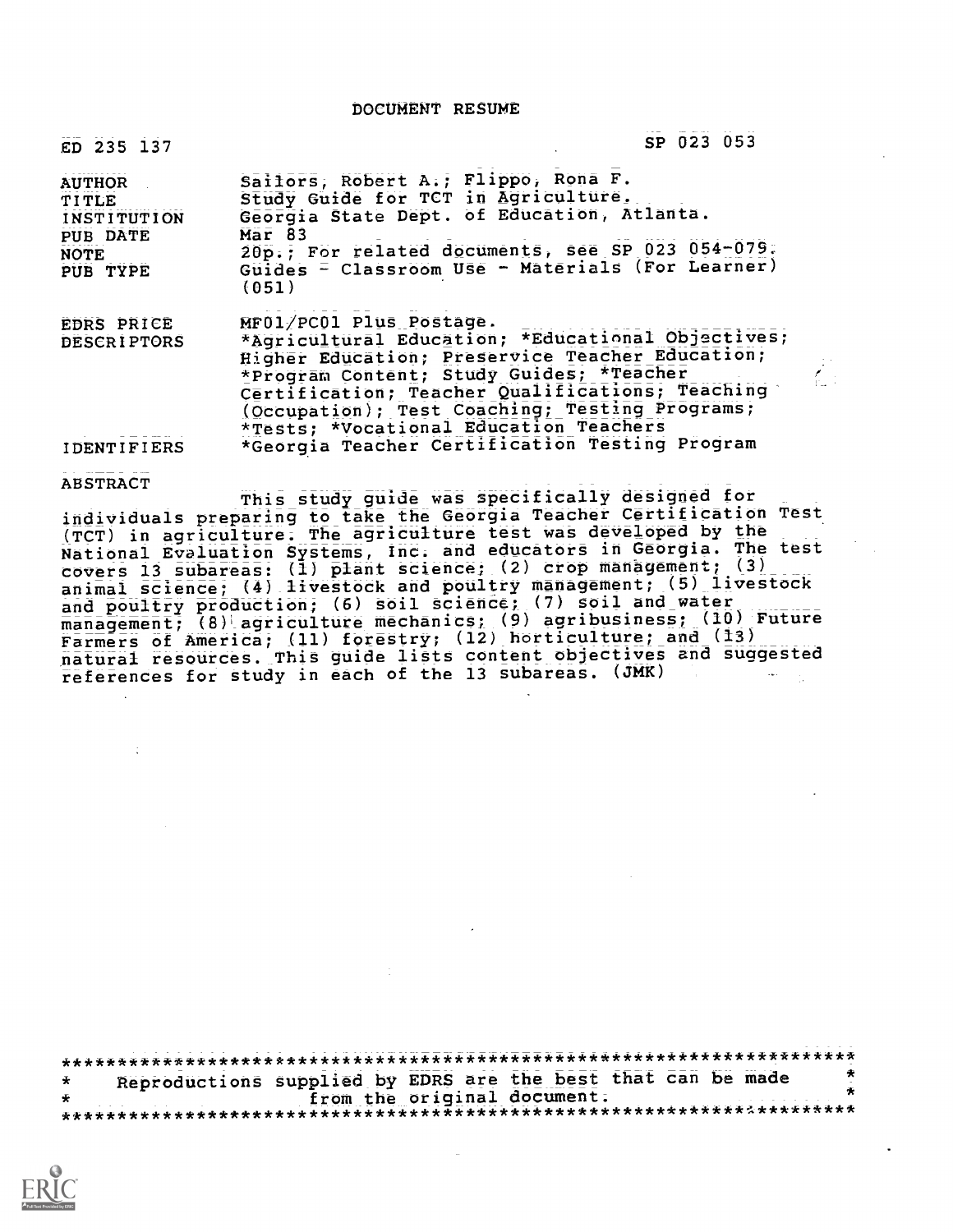# STUDY GUIDE FOR TCT IN AGRICULTURE

Published by Georgia Department of Education Georgia Teacher Certification Testing Program Atlanta, Georgia 30334

 $\tilde{z}$ 

"PERMISSION TO REPRODUCE THIS MATERIAL HAS BEEN GRANTED BY Rona F. Hippo

TO THE EDUCATIONAL RESOURCES<br>INFORMATION CENTER (ERIC).''

U.S. DEPARTMENT OF EDUCATION<br>NATIONAL INSTITUTE OF EDUCATION<br>EDUCATIONAL RESOURCES INFORMATION<br>EDUCATIONAL CENTER (BRIC)

- This document has been reproduced as received from the person Cr organization
- orminating it.<br>Minor changes have been made to improve reproduction quality.
- Pomts of view or opinions stateo m this docu ment do nut necessarily represent official NIE position or policy.

 $57013053$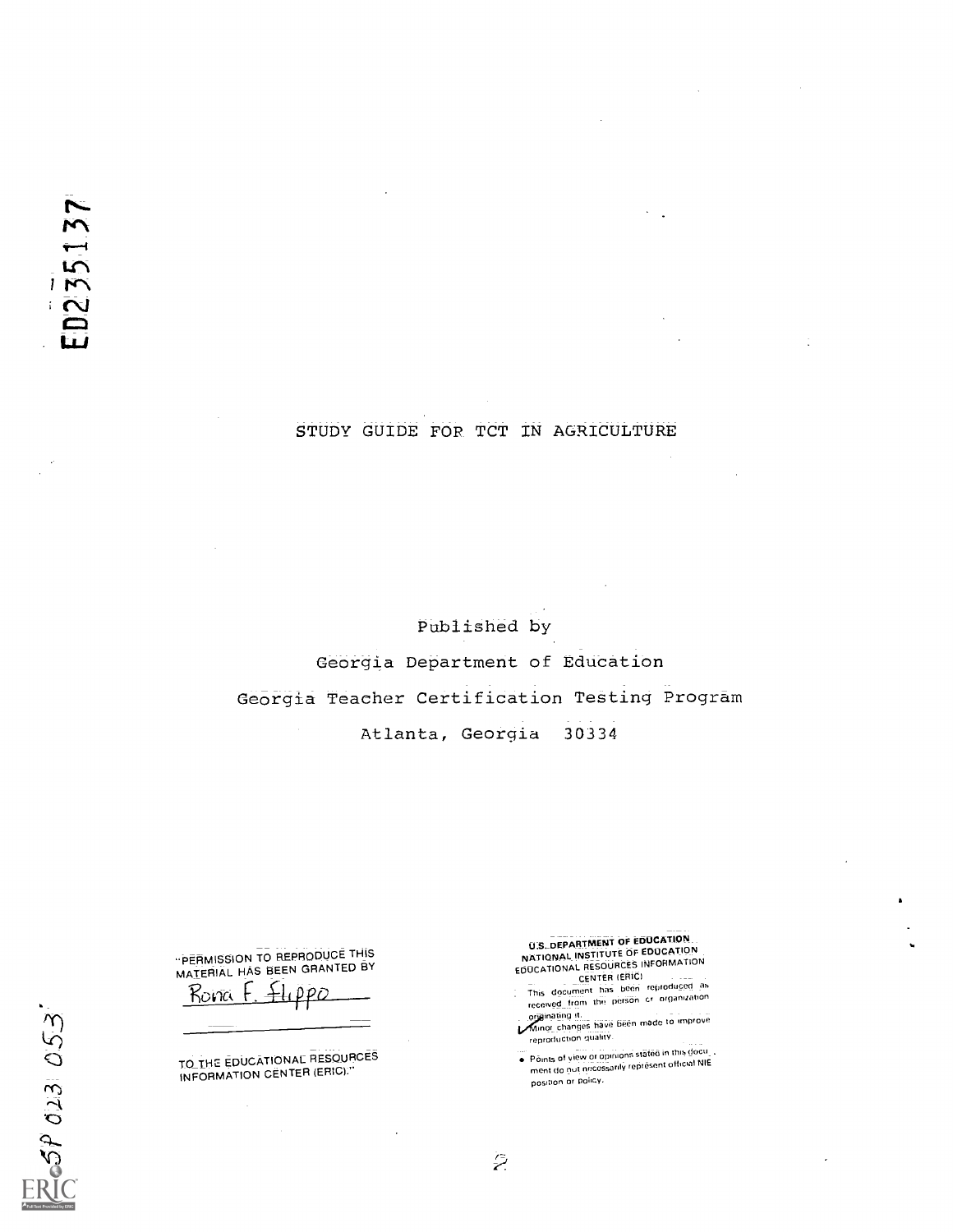National Evaluation Systems, Inc., has prepared for distribution by the Georgia Department of Education the set of content objectives found in this Study Guide. These objectives have been verified as important content requirements for initial' certification. Not all of the listed objectives have had test items written ior them. The selected objectives have not been identified. All objectives which appear here are certification requirements and a sampling of them will be tested.

When the project to develop the Georgia Teacher Certification Tests (TCT) was begun in November 1976; an Ad Hoc Committee composed of Georgia educators was appointed to work with NES on each TET. The function of these Ad Hoc Committees was to review all NES-generated materials with a goal of making the materials more reflective of Georgia education needs; The\_first step in the test development process was that of\_content domain specification; Educators identified all content knowledge that an applicant would need to know to\_function effectively in a Georgia school. This content was further defined into content objectives, which were sent to currently practicing Georgia educators for verification. These educators provided actual ratings of the "job-relatedness" of the content objectives. At that point, it was possible to identify, from the original domain specification, the extent of essentiality of specific content skills for successful performance on the job. Test items were written for the most essential objectives which spanned the content of the field.

The purpose of providing objectives is to explicitly define the content required of an applicant for certification in this field. Further, the statement of these objectives should assist in preparing for the criterion-reference content knowledge test. We encourage applicants to study these materials; which will enhance their understanding of the content field and alleviate any unnecessary concerns about the nature of the Georgia Teacher Certification Tests.

Along with these materials go hopes for a rewarding career in education.

If you have questions or desire further information, contact:

> Performance-Based Certification Division of Staff Development 1858 Twin Towers East Atlanta, Georgia 30334 (404) 65c-2556

Georgia Department of Education Charles McDaniel, State Superintendent of Schools

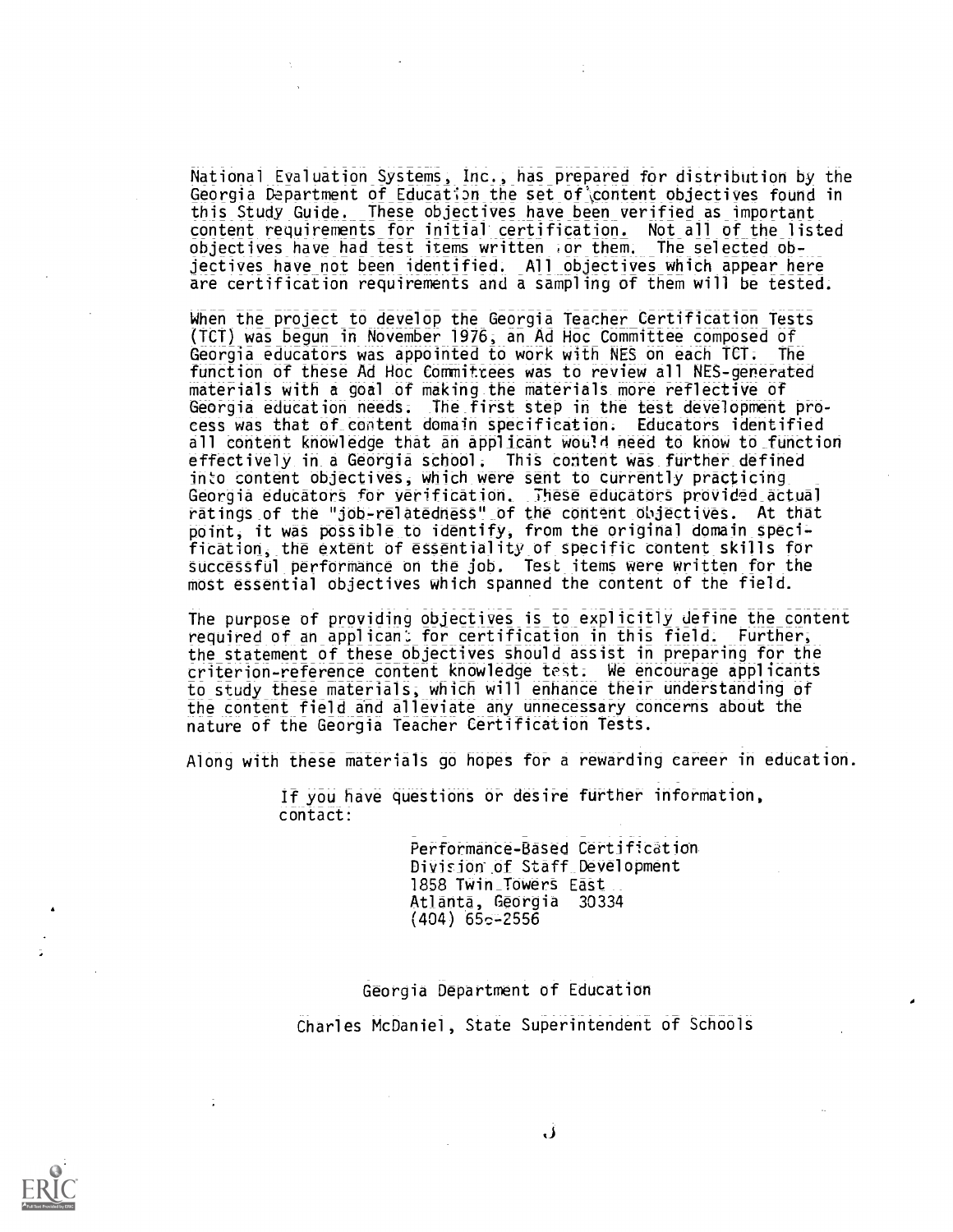The Georgia Department of Education wishes to express its appreciation to the group of Georgia educators listed\_below\_Who volunteered their time and expertise to develop thiS Study Guide.

> Robert A. Sailors, Chairperson Georgia Department of Education

 $414.6667242$ 

Ira A. Dickerson University of Georgia H. Cecil Beggs UniverSity of Georgia

Ira Hicks Fort Valley College D. Gary Farmer Georgia Department of Education

Rona F. Flippo; Consultant to Committee Georgia Department of Education

March, 1983

بيء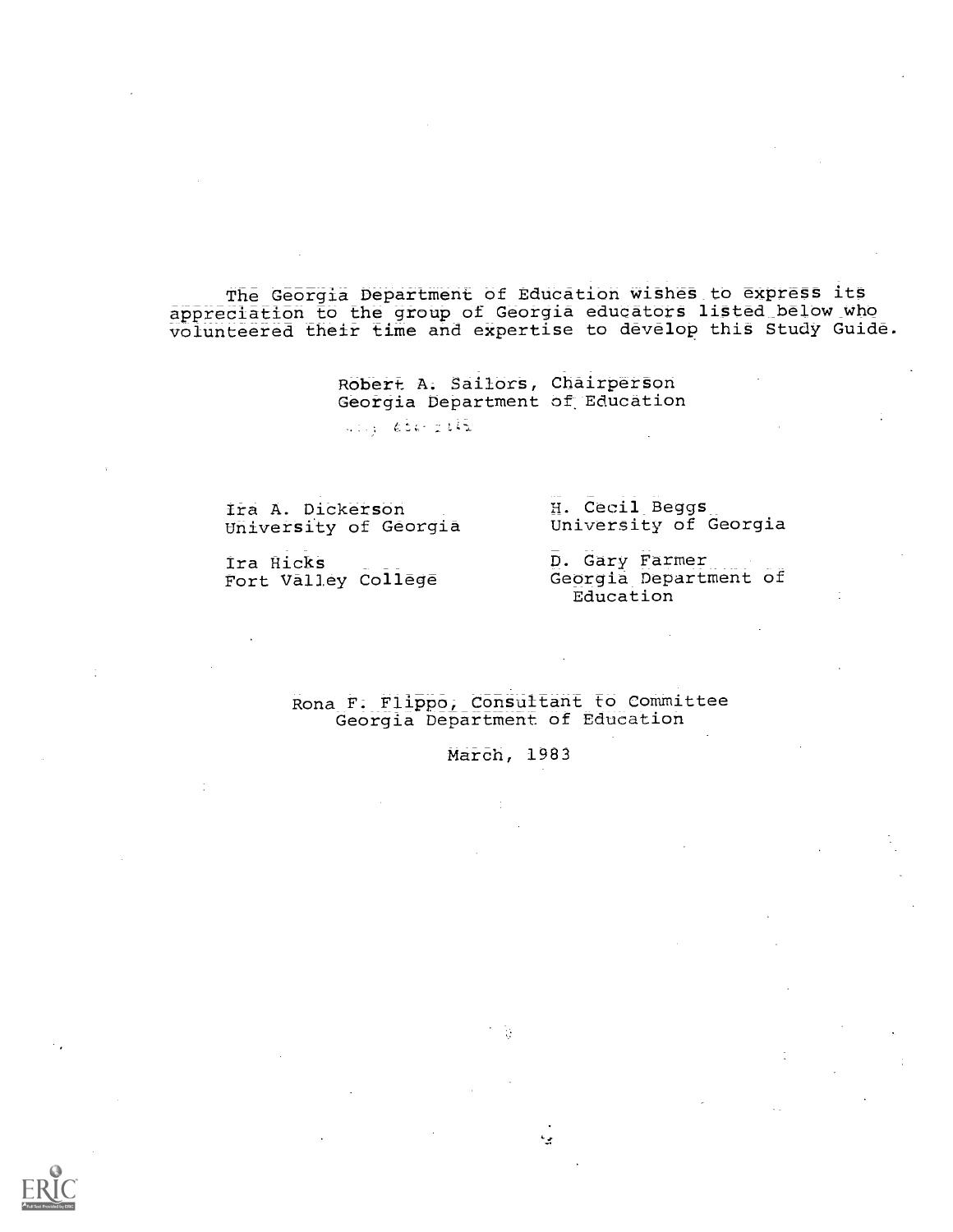# STUDY GUIDE FOR TCT IN AGRICULTURE

# Georgia Teacher Certification Testing Program

#### Field 10: Agriculture

#### INTRODUCTION

This study quide was specifically designed for teachers preparing to take the Georgia Teacher Certification Test (TCT) in Agriculture. The Agriculture Test was developed by the National EValuation Systems, Inc; and educators in the state of Georgia. The test covers thirteen subareas: Plant Science, Crop Manage-<br>ment, Animal\_Science, Livestock and Poultry Management, Livestock and Poultry Production, Soil Science, Soil and Water Management, Agriculture Mechanics, Agribusiness Future Farmers of America, Forestry, Horticulture and Natural Resources.

The suggested references which follow the content objectives of each subarea should be helpful to potential teachers preparing to take the test. Most of the references listed are available from one of the state approved Agriculture Education programs in Georgia colleges and universities. Many of the references are high school level materials and may be,found in high school departments. of vocational agriculture. There are also many other excellent materials which have not been listed.

The listing of numerous sources does not mean that all are needed to grasp a particular concept or meet a given objective. Some examinees will have better access to certain sources than to other sources. Additionally, in some cases several subareas have been referenced to the same readings. This is because those readings cover several topics.

 $\ddot{\bm{\omega}}$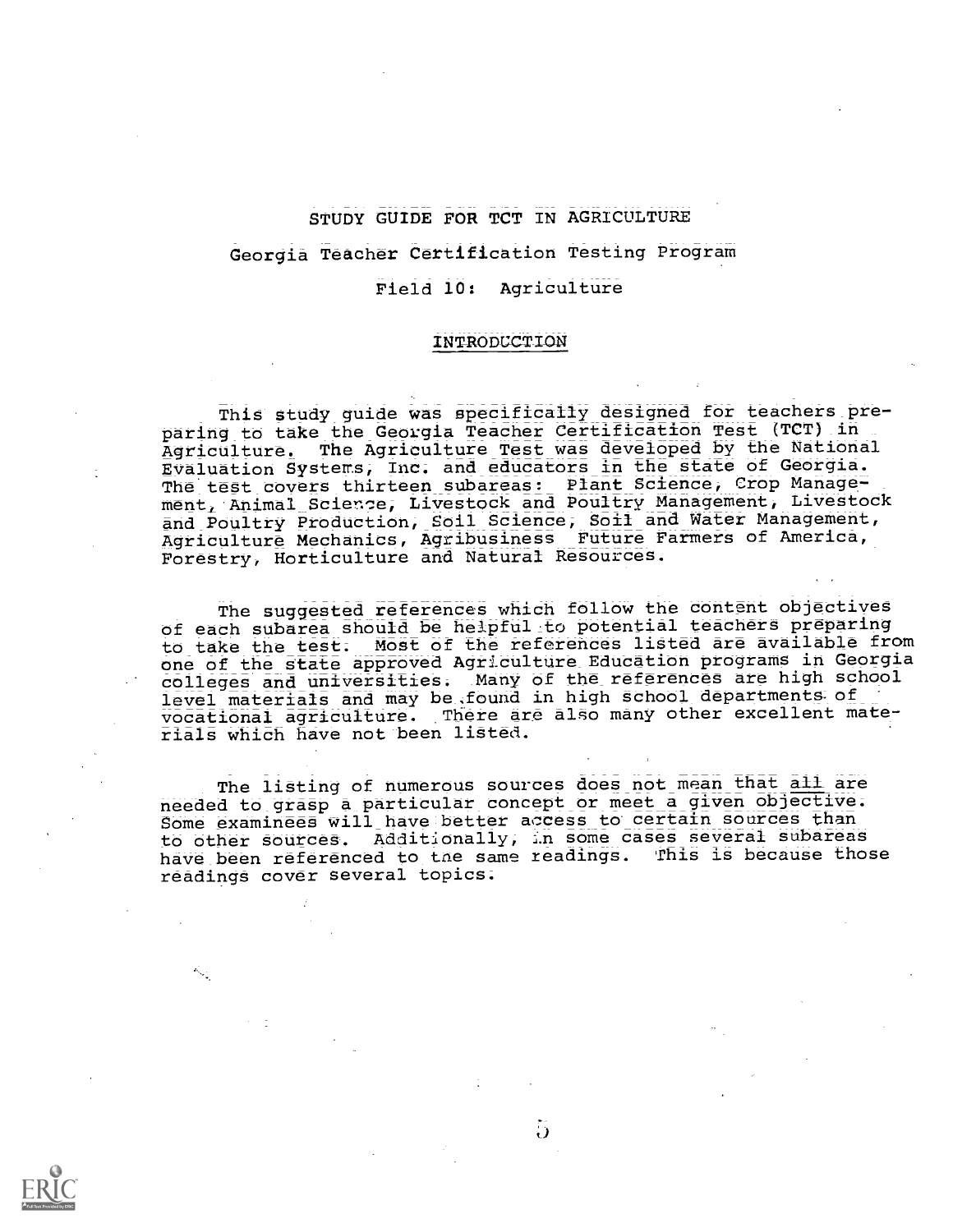# STUDY GUIDE FOR TCT IN AGRICULTURE

Georgia Teacher Certification Testing Program

Field 10: Agriculture Objectives and Suggested References

#### I. PLANT SCIENCE

#### OBJECTIVES

Identify the major agronomic crops grown in Georgia.

Identify the major horticultural crops grown in Georgia.

Identify the major forest crops grown in Georgia.

Identify the characteristics of a plant classified as annual.

Identify the characteristics of a plant classified as biennial.

Identify the characteristics of a plant classified as perennial.

Describe the process of photosynthesis as related to plant growth.

DeSCribe the process of respiration as related to plant growth;

Describe the process of assimilation as related to plant growth.

#### REFERENCES

Dickerson, I. A., Griner, C. P., and Anderson, C. Ag Science - Plant, Animal and Sail. Athens: Vocational Education Materials Center.

 $\mathbf{1}$  and  $\mathbf{1}$ 

 $\ddot{\mathbf{0}}$ 

Describe the process of absorption as related to plant growth.

Describe the process of transpiration as related to plant growth.

Describe the process of translocation as related to plant growth.

Identify symptoms of insect damage and the detrimental effects of insects on plant life.

Identify symptoms of plant diseases and their detriment, effects on plant life.

Identify environmental facto: which have detrimental effect on plant life.

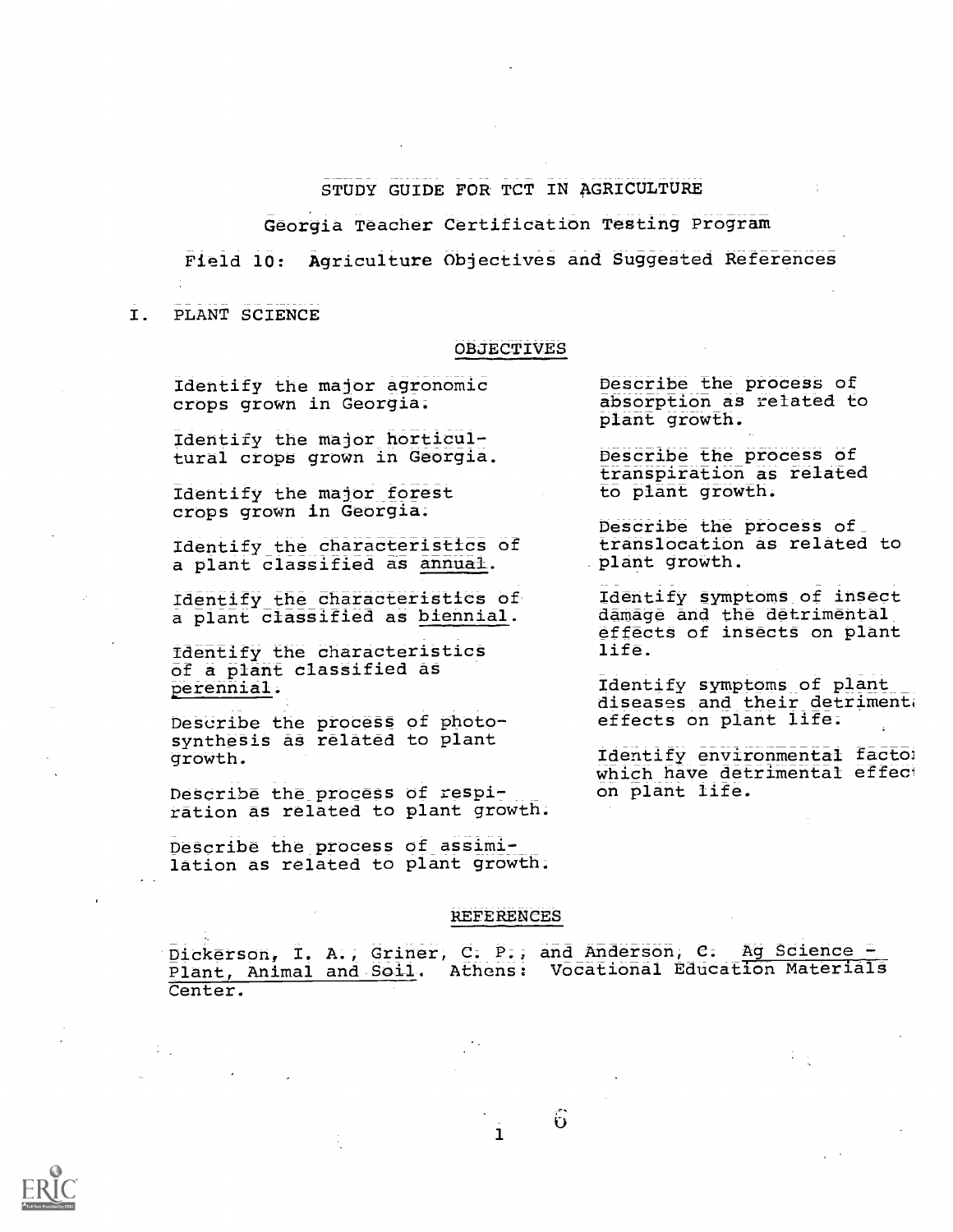# II. CROP MANAGEMENT

 $\sim$ 

# OBJECTIVES

For a given hypothetical area of land, apply the proper method(s) to measure land for crop production.

Indicate the functions of nitrogen, phosphorus, and potassium as they relate to plant growth.

# REFERENCES

 $\bar{\texttt{Dickerson}}$ ,  $\bar{\texttt{I}}$ ,  $\bar{\texttt{A}}$ , Griner. C. P., and Anderson, C. Ag Science -Plant, Animal and Soil. Athens: Vocational Education Materials Center.

Boone, L. V. et al. Producing Farm Crops. Danville: Interstate Printers and Publishers, 1975.



Ÿ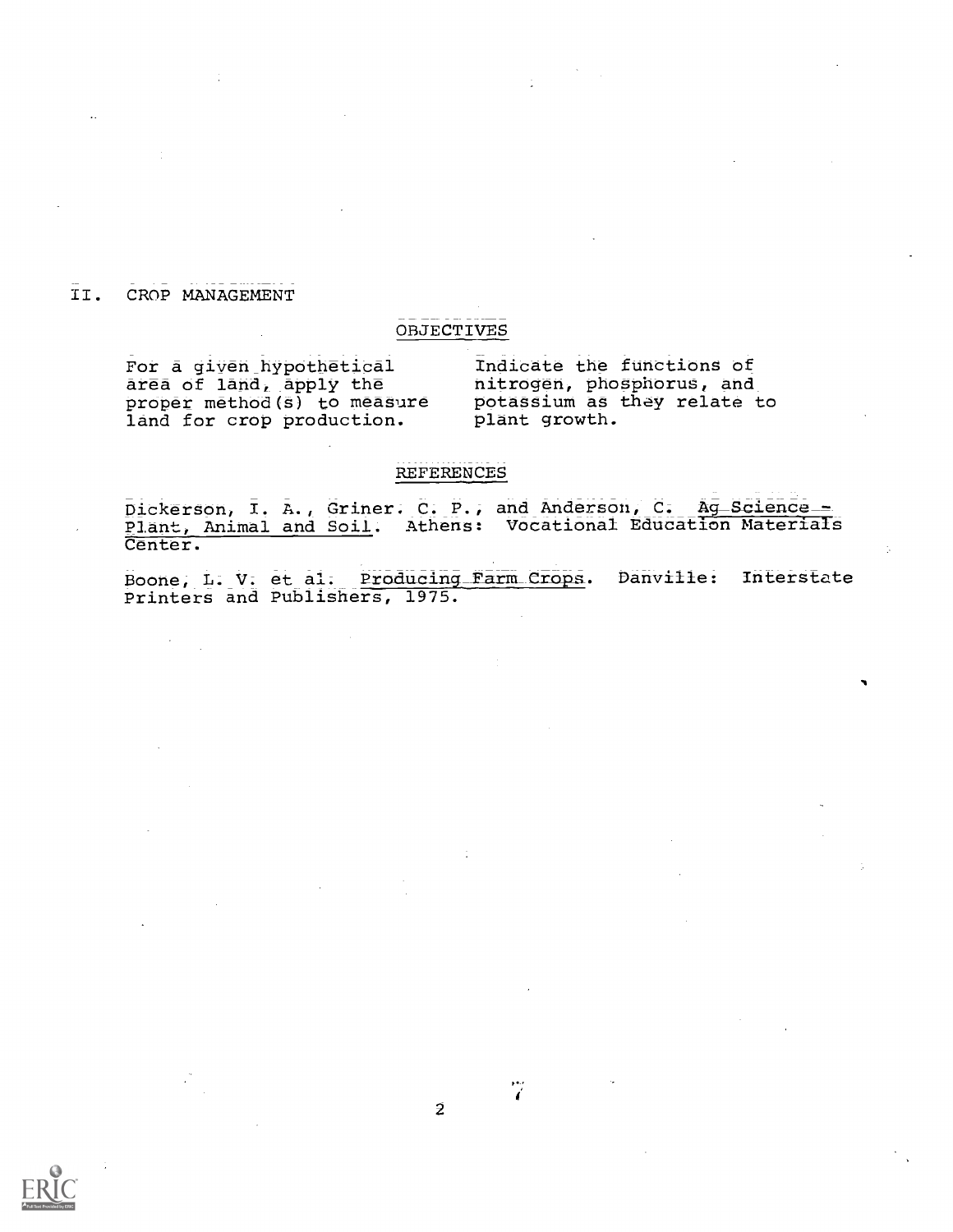### III. ANIMAL SCIENCE

#### OBJECTIVES

Summarize the historical importance; present scope, and economic value\_ of Georgia's swine industry.

Summarize the historical importance; present scope, and economic Value of Georgia's cattle industry.

Summarize the historical importance, present Scope, and economic value of Georgia's poultry industry.

Recognize career opportunities in the livestock and poultry industries.

Identify the important economic requirements of a successful swine enterprise.

Identify the important economic requirements of a successful cattle enter= prise;

Identify the important edo- nomic requirements of a successful poultry enterprise.

Identify the traits or characteristics used in identifyin breeds of livestock and poultr

Indicate the major types of livestock and poultry found in Georgia.

Identify various stages of animal growth and development.

Identify the basic nutrient needs of livestock.

Identify common feeds containi the basic nutrient needs of livestock;

Identify the bases used for animal selection.-

Demonstrate a knowledge of the major animal diseases.

Indicate the origin of the me.j livestock and poultry breeds i the United States.

#### REFERENCES

3

Dickerson, I. A., Griner, C. P., and Anderson, C. Ag Science -Plant; Animal and Soil. Athens: Vocational Education Materials Center.

Bundy, et al: Swine Production. (4th ed.) Englewood Cliffs: Prentice - Hall, Inc., 1976.

ි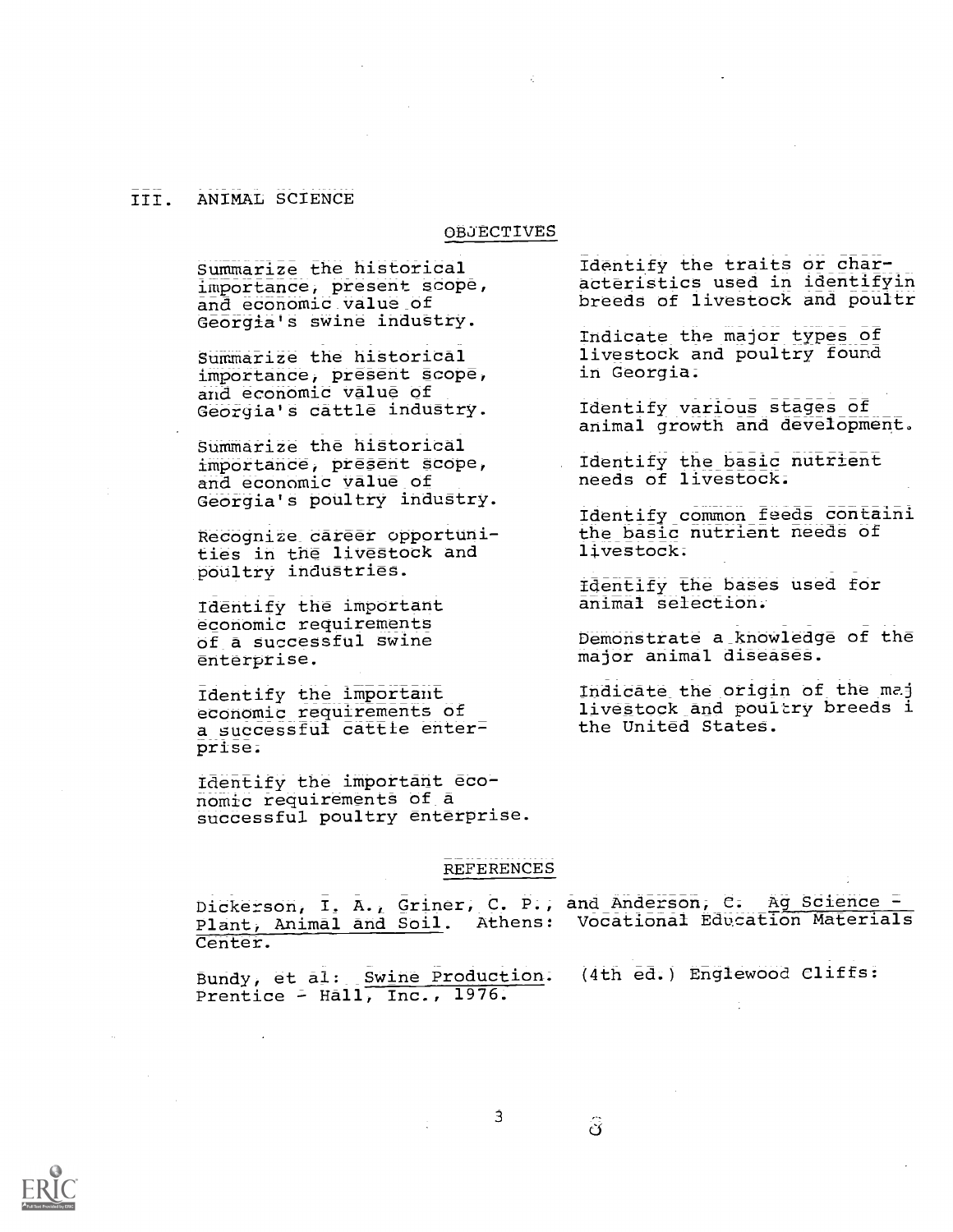# IV. LIVESTOCK AND POULTRY MANAGEMENT

#### OBJECTIVES

Recognize career opportunities in the area of swine, cattle, or poultry production.

Determine the functions of feed as they relate to the maintenance, growth, fattening, and reproduction of livestock and poultry;

Recognize the\_effects of heredity and environment on livestock and poultry production.

Identify the parts of the reproductive system in\_swine, cattle, and poultry, and indicate their functions.'

Describe the\_process of fertilization in animal reproduction.

Distinguish between gestation and lactation periods.

#### REFERENCES

Dickerson, I. A., Griner, C. P., and Anderson, C. Ag Science = Plant, Animal and Soil. Athens: Vocational Education Materials Center.

Ensminger, M. E. Poultry Science, Danville: Interstate Printers and Publishers, 1971.

်

4



 $\mathcal{E}_1$ 

Identify the USDA market\_ grades of live cattle and swine.

Identify and use the USDA grades as criteria for evaluating swine, cattle, or poultry meats.

Identify the basic retail cuts of meat.

Distinguish between dominant and recessive characteristics with regard to livestock breeding.

Identify the different breeding systems for swine, cattle, or poultry.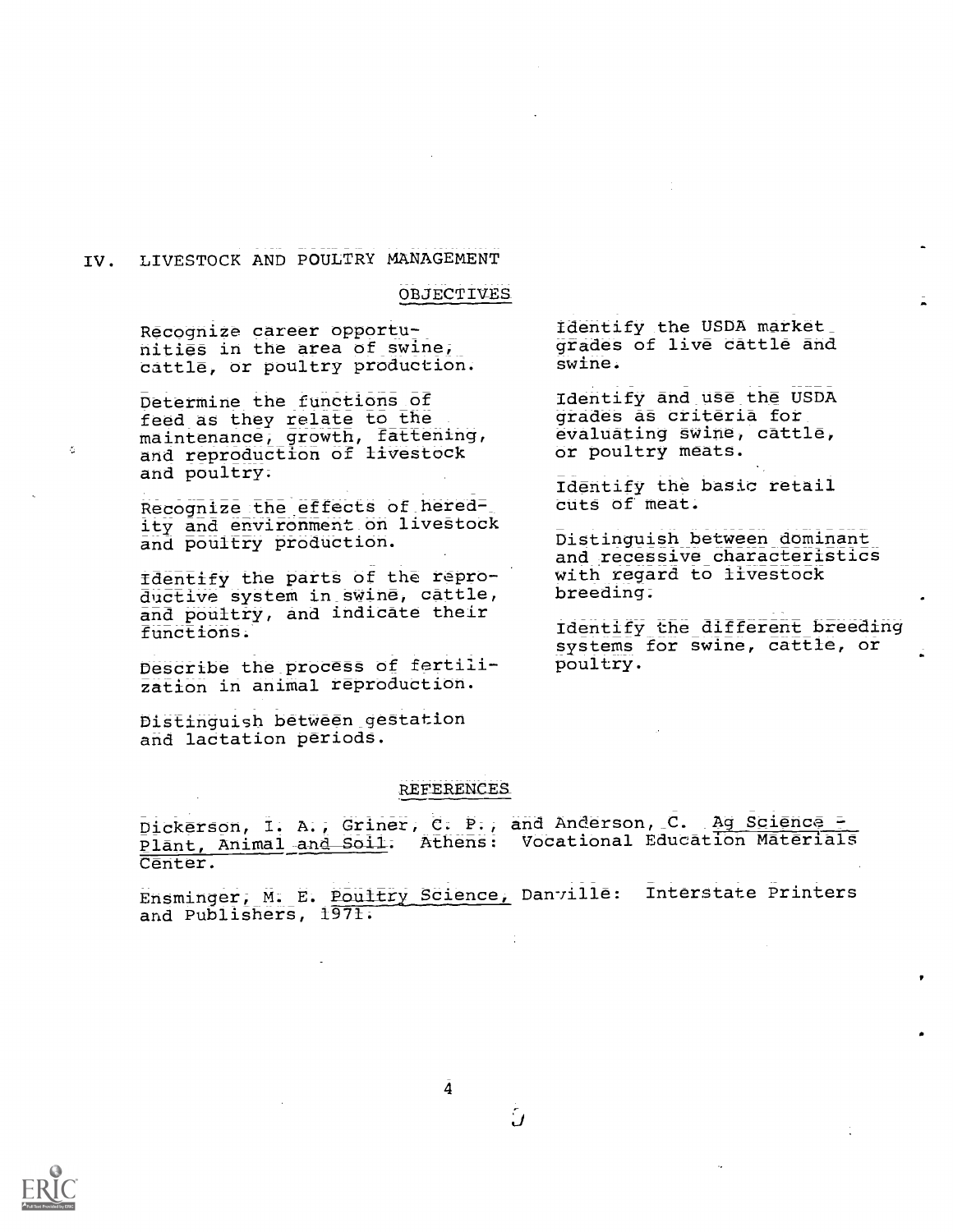### V. LIVESTOCK AND POULTRY PRODUCTION

#### OBJECTIVES

Identify\_basic buildings and equipment required in livestock or poultry production.

Indicate the functions of concentrates in the feeding of swine, cattle, or poultry.

Indicate the functions of roughage in the feeding of swine and cattle.

Indicate the functions of additives in the feeding of swine, cattle, or poultry.

Recognize the different systems for feeding Swine, cattle, or poultry.

Determine the feed requirements for swine, cattle, or poultry.

Identify the factors determining types of feeding programs in livestock and poultry production.

Determine the relationship of heredity to production in the breeding of swine, cattle, and poultry.

Identify the length of the gestational period for the major classes of livestock. Summarize the characteristics of the different systems for breeding swine, cattle, or poultry.

Identify the common diseases contributing to the major economic losses of swine, cattle, or poultry.

Identify basic methods for controlling diseases of swine, cattle, or poultry.

Identify basic methods for controlling parasites in swine, cattle, or poultry.

Determine the effects of supply and demand on livestock and poultry prices.

Identify the relationship of grades and prices\_on marketing livestock and poultry.

Identify special practices used in the production of swine, cattle, or poultry.

Identify ways in which an individual may become established in swine production.

Identify ways in which an individual\_may become established in cattle production.

### REFERENCES

Dickerson, I. A., Griner, C. P., and Anderson, C. Ag Science -Plant, Animal and Soil. Athens: Vocational Education Materials Center.

Bundy, et al: Livestock and Poultry Production, (4th ed.), Englewood Cliffs: Prentice - Hall, Inc., 1975.

 $5^{\circ}$  $\rightarrow \tilde{1}$   $\vec{y}$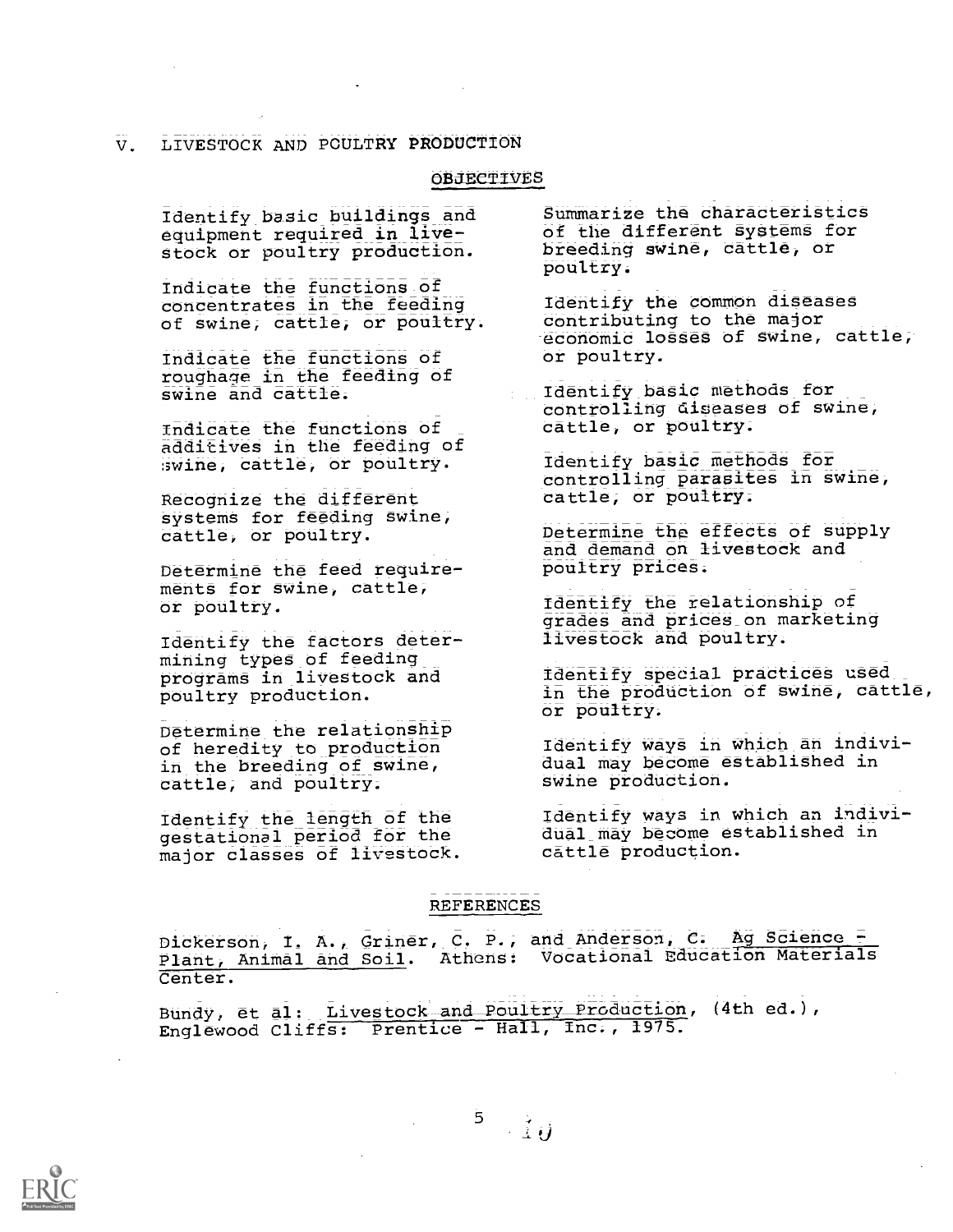### VI. SOIL SCIENCE

#### OBJECTIVES

Determine the effects of the parent rock material on soil formation.

Determine the effects of climate on soil formation.

Determine the effects of living organisms on soil formation.

Determine the effects of topography on Soil formation.

Determine the effects of time on soil formation.

Identify the characteristics Of sand.

Identify the characteristics of Silt.

Identify the characteristics of clay.

Identify the functions of microorganisms in soils.

Identify the major chemicals components of soils.

**REFERENCES** 

Dickerson, I. A., Griner, C. P., and Anderson, C. Ag Science -Plant, Animal and Soil: Athens: Vocational Education Materials Center.

Dickerson, I. A., Griner, C. P., and Anderson, C., Soil and Water Management.



6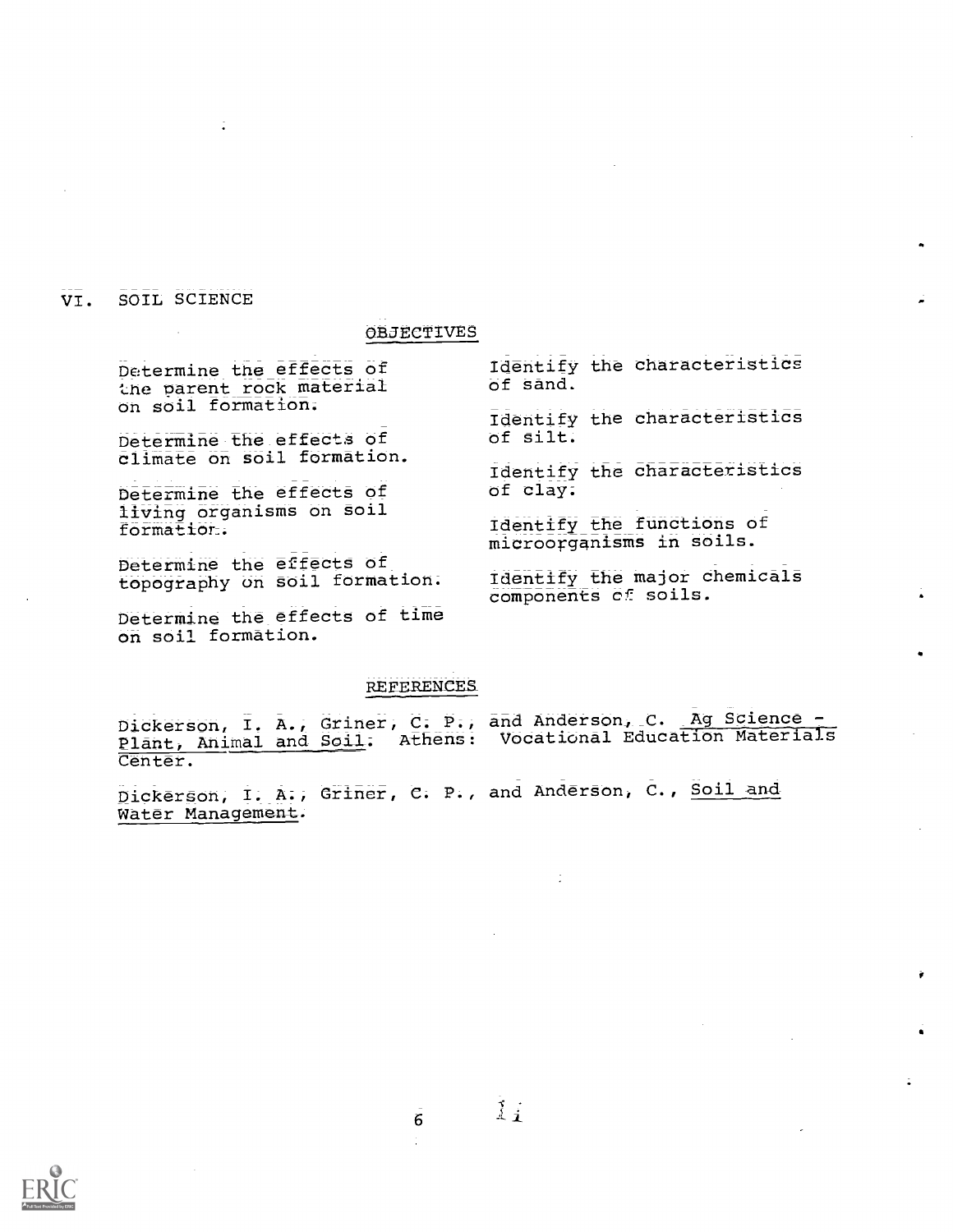#### VII. SOIL AND WATER MANAGEMENT

#### OBJECTIVES

Indicate ways in which sound soil and water management affect the environment.

 $\mathtt{Identity}$  the characteristics  $\quad \quad \mathtt{I}$ used in classifying land.

Determine the effects of conservation practices on the various land use systems.

Indicate proper management practices for grazing land.

Identify conservation practices for each of the land capability Classes.

# REFERENCES

Dickerson, I. A., Griner, C. P., and Anderson, C. Ag Science\_-Plant, Animal and Soil. Athens: Vocational Education Materials Center.

Dickerson, I. A., Griner, C. P., and Anderson, C., Soil and Water Management. Athens: Vocational Education Materials Center, 1978.



7

 $\bar{1}\bar{2}$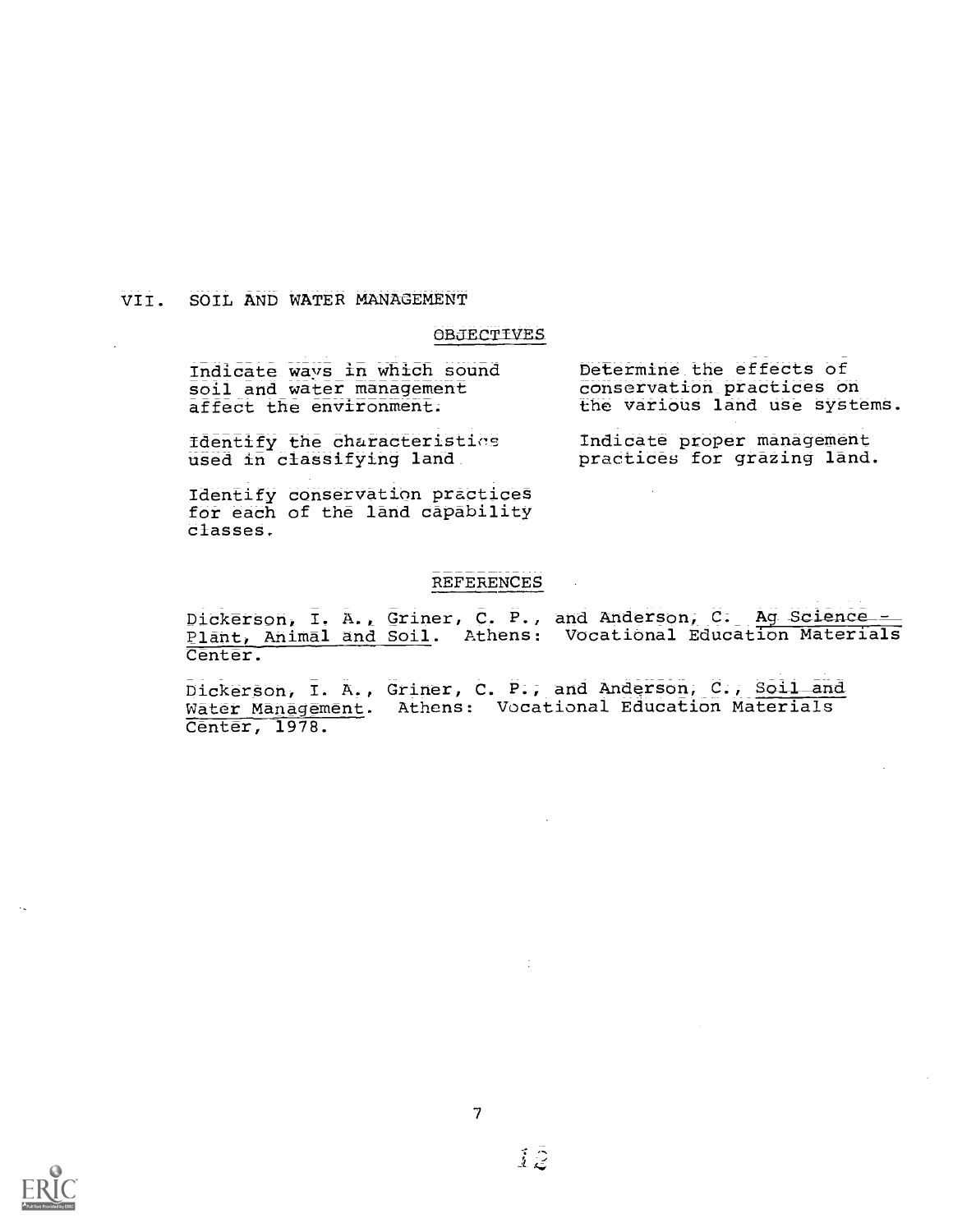# VIII. AGRICULTURE MECHANICS

#### **BJECTIVES**

Indicate possible sources for obtaining plans or drawings in areas for project planning;

Analyze the practicality of freehand sketches as drawings for project planning.

Indicate appropriate working drwings for a project plan developed from freehand sketches.

Identify the use of scaling, dimensioning, and material symbols in the development of working drawings.

Analyze the importance of preparing a bill of materials.

Indicate the essential steps of operation in Successful project construction.

Recognize the imooratnce of management policies in agricultural mechanics laboratories.

Identify the basic principles by which hand tools are arranged properly in the agricultural mechanics laboratory.

Identify the basic principles by which itmes of large equip= ment are arranged properly in the gricultural mechanics laboratory.

Identify the basic principles by which other facilities are arranged properly in the agricultural mechanics laboratory.

Identify factors to consider When selecting manufactured wood products and hardware Materials for a woodworking project.

1dehtify the factors to consider when selecting grades Of lumber for a job;

Determine proper procedures to employ with the major kinds of handsaws available for woodworking.

Identify the common types of wood fasteners and indicate their uses.

Determine proper procedures to amploy in measuring and marking wood for a woodworking project.

Identify the common types of hand bench planes.

Identify the proper procedures to use when cutting with wood chisels.

Identify the proper procedures to employ with the most common woodboring tools.

Indicate the proper use of different types of circular saw blades.

Indicate the steps to follow when adjusting the tiltingarbor circular saw for "ripping."

Identify the proper procedures tor 'ripping" wood with the tilting-arbor circular saw.



 $\overline{8}$ 

 $1$   $\cdot$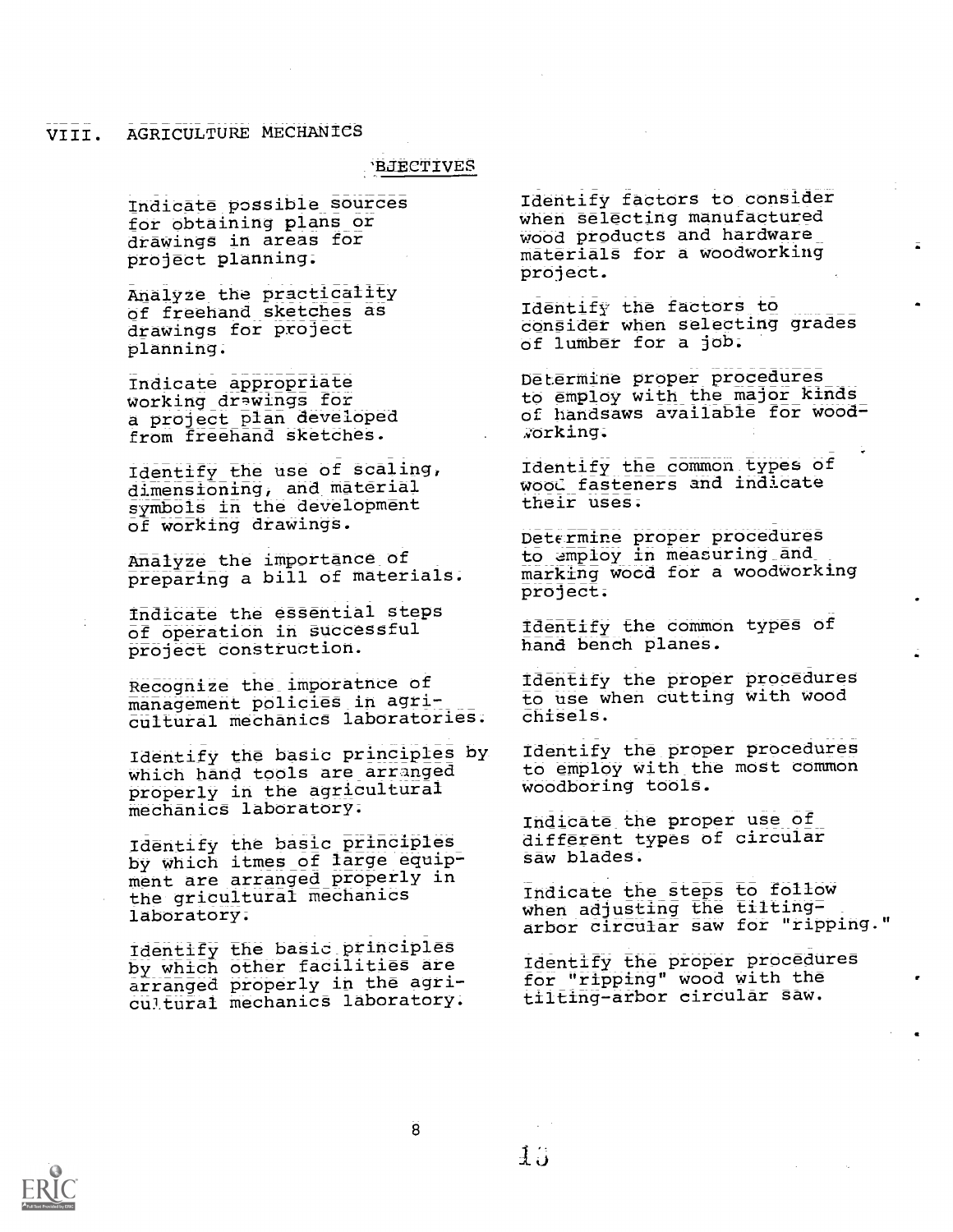# VIII. AGRICULTURE MECHANICS (continued)

Indicate the necessary\_ equipment adjustments to be made when using the circular saw for "cross $cutting.$ "

Indicate the steps to follow for the safe and efficient use of the portable electric saw.

Identify the procedures to follow in properly maintaining woodworking circular saws;

Identify the necessary machine adjustments to make when "crosscutting" lumber with the radial-arm saw.

Identify the principles of proper use of a jointer machine.

Identify safe and efficient ways of using a band saw.

Recognize how principles of surfacing lumber relate to the safe and efficient use of a thickness planer.

Describe the proper proceeure for drilling when using the stationary drilling machine.

Identify the best procedures for preparing outside wood surfaces for painting.

Identify guidelines\_for applying outside paints.

Identify criteria for selecting and using grinders.

Identify the procedures common to the sharpening of knives, axes, hatchets, plane irons  $r'$ wood chisels, and auger bits.

Identify the criteria to use in the proper Selection of material and equipment for soldering.

Analyze the importance of cleaning surface to be Soldered.

Distinguish between the procedures used in soldering coppe and those used in soldering Galvanized steel.

Identify the properties that determine the kinds of iron and steel to use in metalwork projects.

Identify the common types of chisels used for cold metalwork

Identify the common kinds of pipes and their uses in simple plumbing.

Identify the common kinds of pipe fittings and their use in simple plumbing.

DemonStrate knowledge of the safety measures used in electric arc welding.

Recognize\_the need for proper preparation of the metals in electric arc welding.

Identify the methods used when making a butt weld in the flat position.

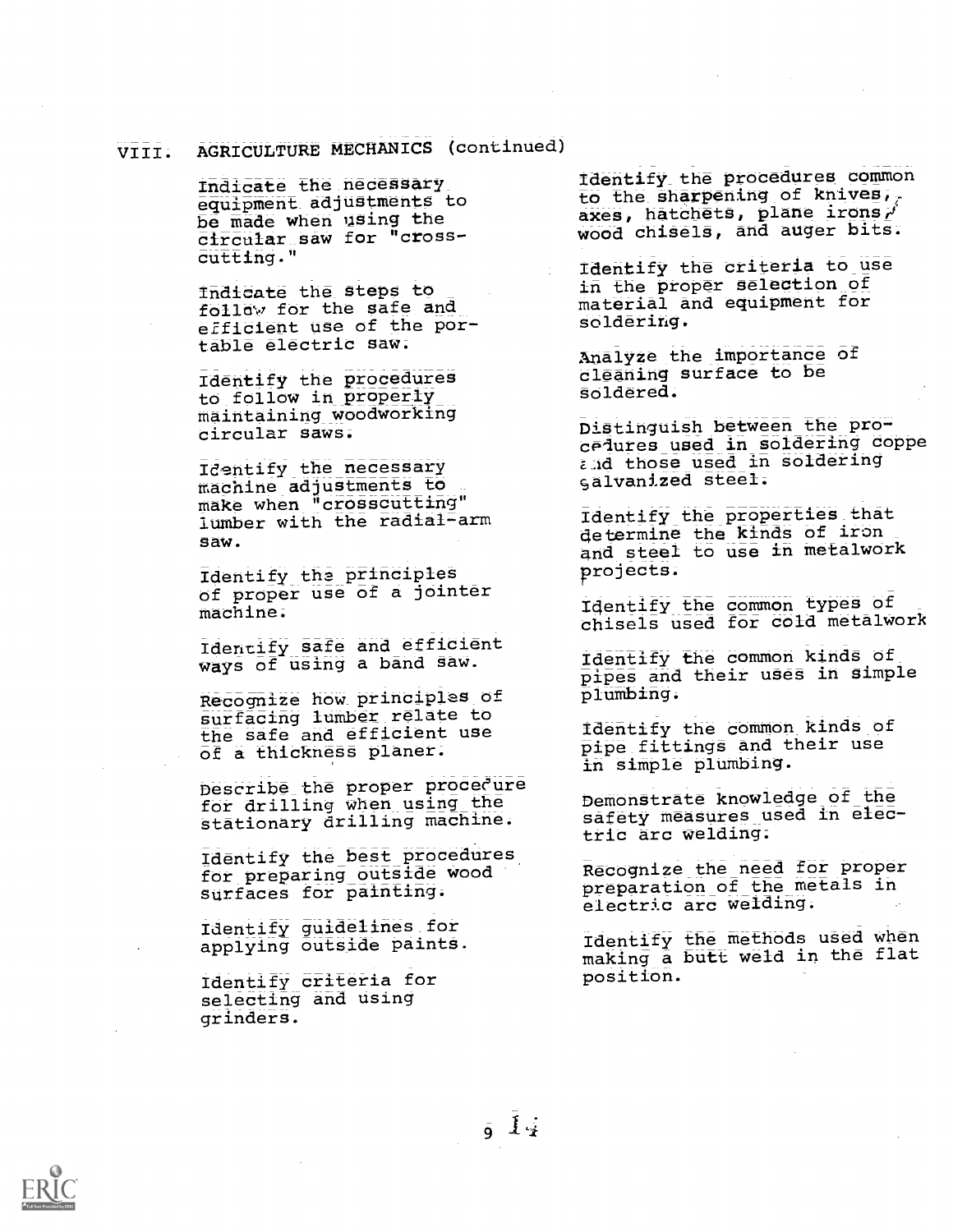# 'III. AGRICULTURE MECHANICS (continued)

#### OBJECTIVES

Identify the procedures for setting up and Operating oxyacetylene equipment for welding.

Identify the proper procedures to use when cutting metals with an oxyacetylene flame;

Define electrical:terms used in the selection and maintenance of electrical equipment.

Identify the criteria for selecting materials and equipment used with concrete: Using tables or charts, select information needed to estimate materials for a specific concrete job.

Identify the procedures for handmixing concrete.

Identify the methods used in finishing concrete.

Identify the criteria for<br>selecting units needed in farm masonry work.

'Determine the procedure for laying masonry units.

#### **REFERENCES**

Phipps, L., Mechanics in Agriculture. Danville: Interstate Printers and Publishers, Inc., 1977.

Wakeman, T. J., Modern Agricultural Mechanics. Danville: ILterstate Printers and Publishers, Inc., 1977.



 $15$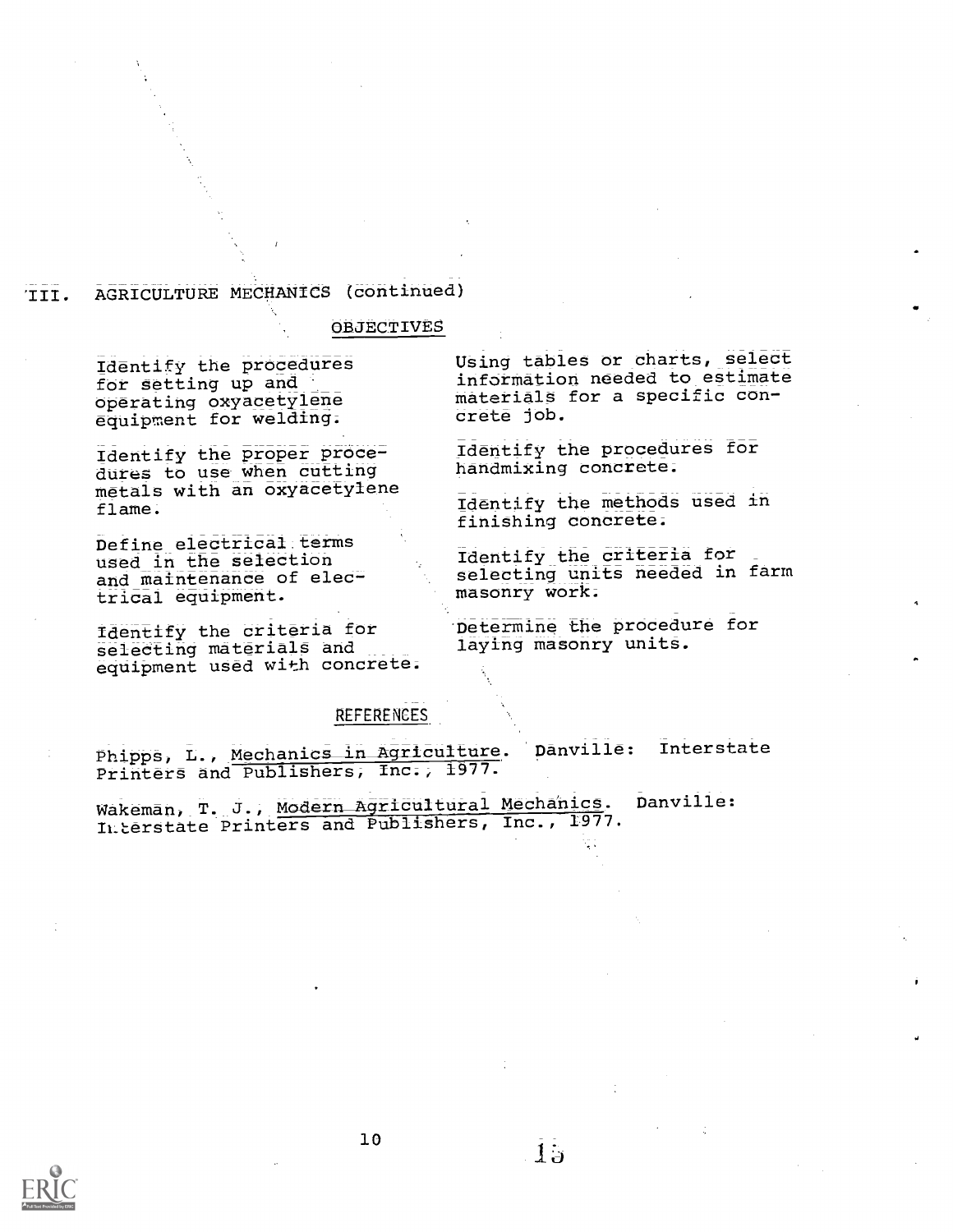#### IX. AGRIBUSINESS

 $\mathcal{L}_\text{c}$ 

#### OBJECTIVES

Identify trend8 of employment in agricultural occupations.

Analyze the function of agribusiness in the agricultural industry.

Identify the personal qualifications needed to obtain and keep\_a job in the agribusiness field.

Recognize the necessity for free enterprise in agribusiness firms.

Identify general business struc= tures in the agribusiness field (e.g.; private ownerships, cooperatives, corporations, and partnerships).

Tdentify sources of obtaining capital or credit when financing agricultural businesses.

Identify the role of recordkeeping in agricultural.businesses.

Identify the need for properly executing legal documents in establishing and operating an agribusiness firm (such as contracts).

identify the factors which an entrepreneur should consider in deciding where to purchase supplies for an agricultural business (cost; availability, distance, reputation of dealer, etc.).

Identify the major kinds of reports made by agribusiness firms.

Differentiate between net and gross income for an agribusiness firm.

Analyze the interrelationship of supply/demand and price of agricultural commodities.

Identify the basic resources necessary for the successful operation of an agricultural firm (land, labor, capital, management).

Determine the function of supervised occupational experience in a program of vocational agriculture.

#### REFERENCES

Wills, W. J., An Introduction to Agribusiness Management. Danville: Interstate Printers and Publishers, Inc., 1979.

 $11$ 

 $1\,\mathrm{g}$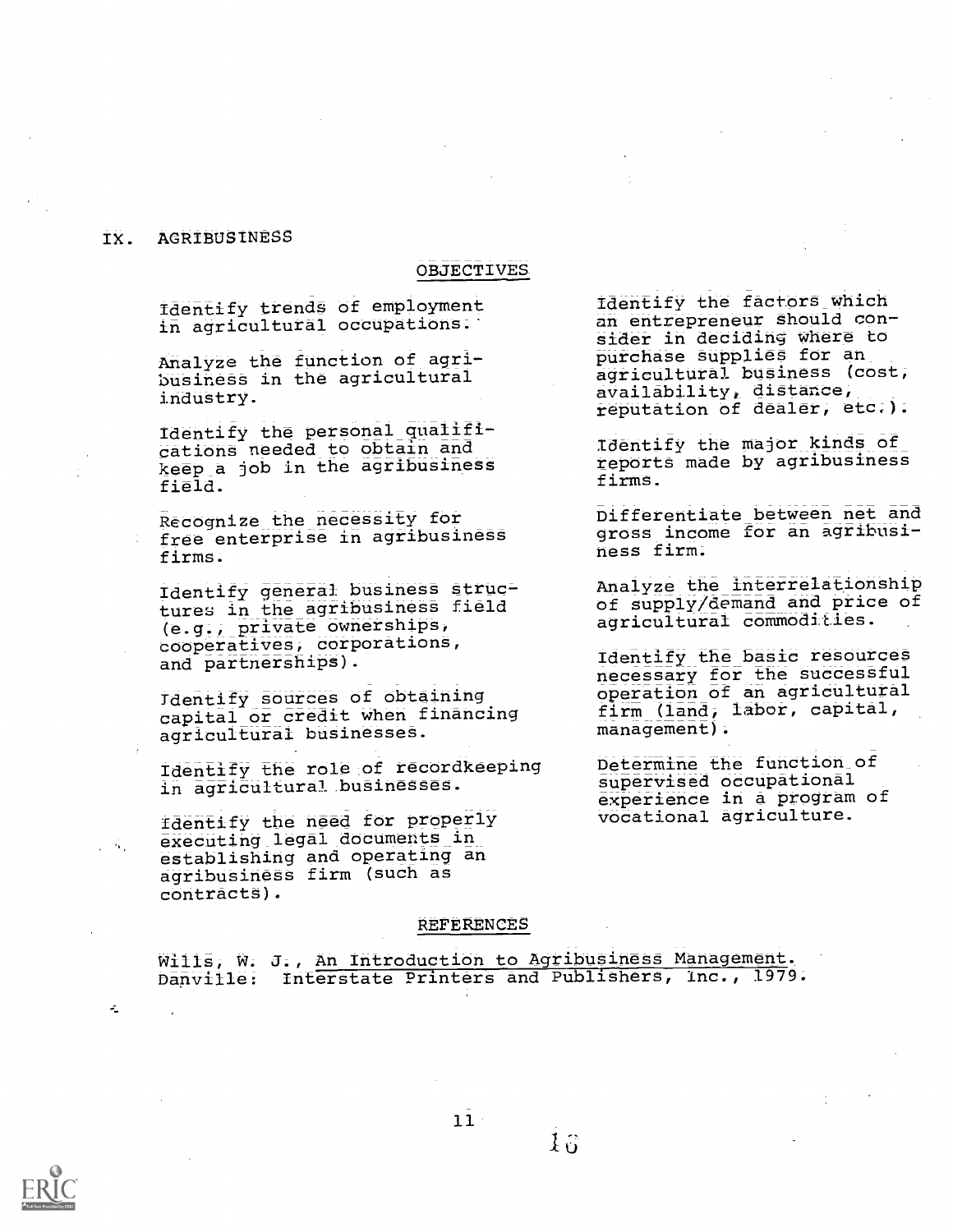# X. FUTURE FARMERS OF AMERICA (F.F.A.)

OBJECTIVES

Recognize the relationship of the F.F.A. organization to the vocational agricultural program.

Identify the advisors' responsibilities to the local F.F.A. chapter.

Identify the organizational structure of the F.F.A. at the state and national levels.

Indicate the organizational structure of a local F.F.A. chapter.

Identify reasons for using parliamentary procedure when conducting F.F.A. meetings.

Identify the major areas of activities to be included in a chapter program of work in the F.F.A.

Analyze the function of contests in the F.F.A. program of activities.

Identify how individuals' participation in the F.F.A. activities will contribute to their personal development.

Recognize the importance of each individual's participation in carrying out the work of the P.F.A. chapter.

Indicate how participation in the F.F.A. can develop Skills in communication.

Indicate how participation in the F.F.A. can develop skilts needed for community activities.

Indicate how participation in the F.F.A. can develop the ability to cooperate with others.

Indicate how participation in the F.F.A. can contribute to establishing desirable standards of personal conduct.

 $\mathcal{F} \in \mathcal{F}$  ,  $\mathcal{F} \in \mathcal{F}$ 

#### REFERENCES

Amick, T., et al, F.P.A. Advisors Handbook (3rd ed.), Alexandria: F.F.A. Supply Service, 1981.

Seefeldt, R., et al, Student Handbook (4th Printing), Alexandria: F.F.A. Supply Service, 1980.

Lee, J., et al, Self-Study-Guide on F.F.A., Alexandria: F.F.A. Supply Service.



 $12$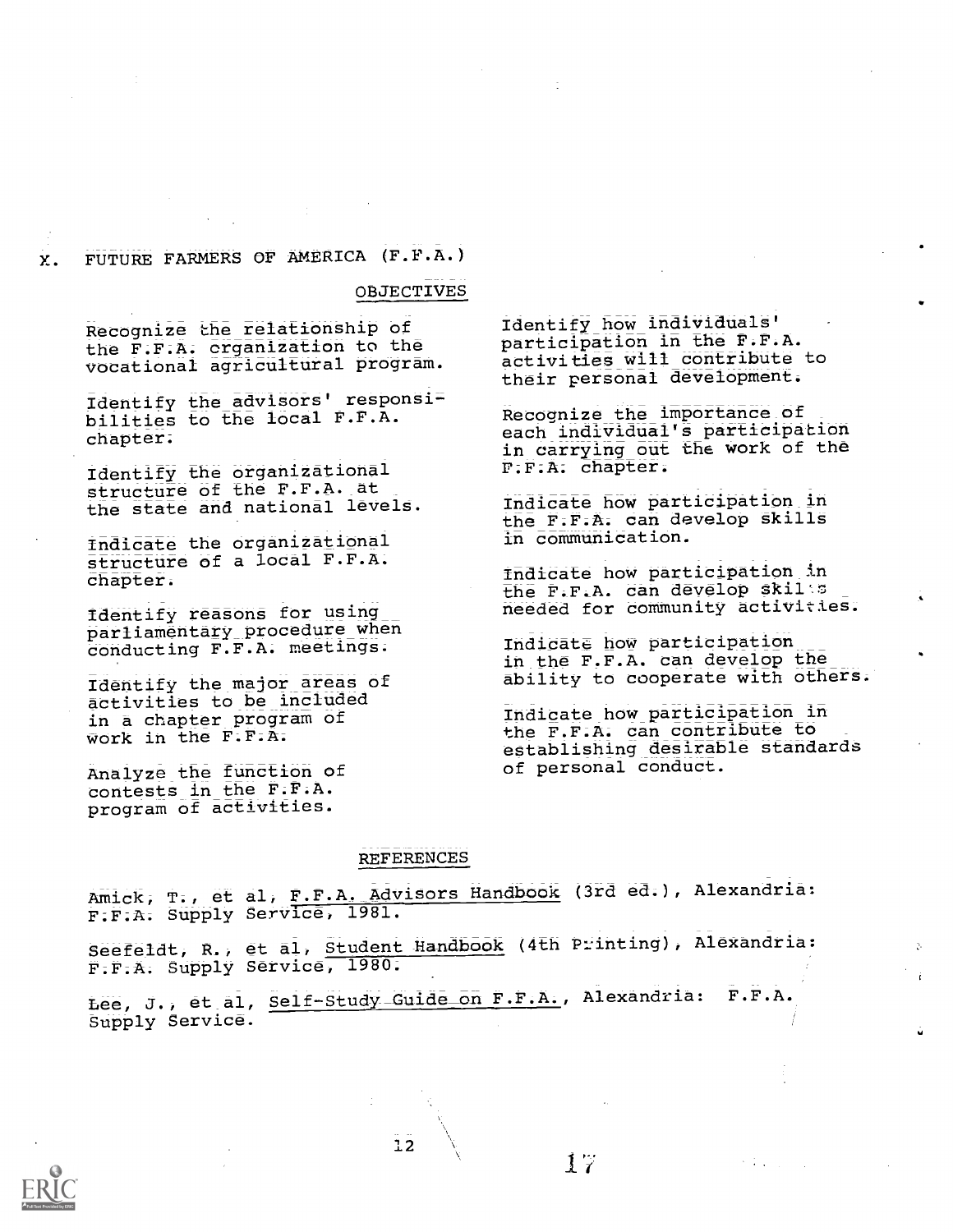# XI. FORESTRY

### OBJECTIVES

Identify common names of trees that have economic importance in Georgia.

Identify leaf characteristics of trees of economic importance in Georgia.

Recognize the economic importance of Georgia's forest industry.

Identify the flowers of trees that have economic importance in Georgia.

Identify factors to consider in analyzing the forest (e.g., age, density, growth rate, etc.).

Identify the harvest methods used in cutting uneven-aged and evenaged forest stands.

Identify the natural methods of reproduction that occur to establish a forest stand.

Identify the artificial methods of reproduction used in the establishment of forest land.

Identify the methods used to prevent fires from becoming a destructive agent of the forest.

Identify insects zonsidered to be destructive agents of the forest.

Identify diseases considered to be destructive agents of the forest.

Identify formulas and units of measurement used to calculate quantities of forest products;

Apply the proper method. (s.) used in measuring land area.

#### **REFERENCES**

Dillard, B M. and Register, W. D;, Georgia Forest\_ Practices, Athens: Vocational Education Materials Center, 1980.



 $13$ 

 $1\,\tilde{\sigma}$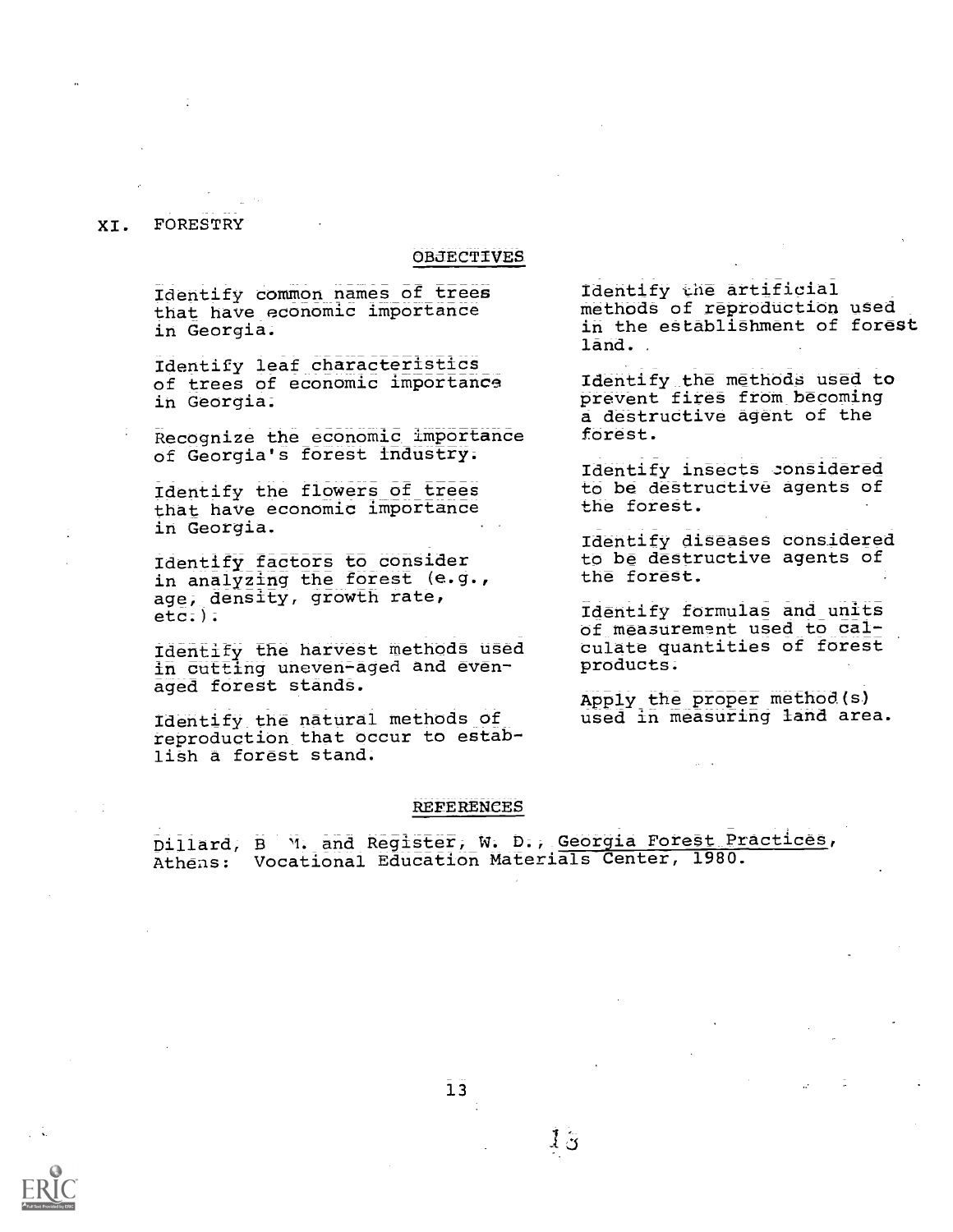XII. HORTICULTURE

#### OBJECTIVES

Analyze the effects of respiration on plant propagation.

Analyze the effects of transpiration on plant propagation.

Identify the types of cuttings used in the asexual propagation of plants.

Identify the types of layering used in the asexual propagation of plants.

Identify the method used to propagate bulbs.

Identify the types of grafting used in the asexual propagation of plants.

#### **REFERENCES**

Griner, C. P.. et al: An-introduction in Plant Propagation. Athens: Vocational Education Materials Center. Griner, C. P., et al: Fertilizing Bedding Plants. Athens:

Vocational Education Materials Center.

Griner, C. P., et al: Procuring Bedding Plant Seed. Athens: Vocational Education Materials Center.

Griner, C. P.; et al: Procuring Containers for Greenhouse Plants. Athens: Vocational Education Materials Center.

Griner, C. P., et al: Procuring Growing Media for Greenhouse Plants. Athens: Vocational Education Materials Center.

Griner, C. P., et al: Sterilizing Soil and Other Plant Growing Media. Athens: Vocational Education Materials Center.

Griner, C. P., et al: Germinating Bedding Seed and Transplanting. Athens: Vocational Education Materials Center.

Griner, C. P., et al: Controlling Insects of Greenhouse Plants. Athens: Vocational Education Materials Center.

Griner, C. P., et al: An Introduction to Horticulture. Athens: Vocational Education Materials Center.

Williams, G. S., Greenhouse Flowers and Bedding Plants fc. Agribusiness Studies. Danville: Interstate Printers and Publishers, Inc., 1975.

Williams, G. S. Nursery Crops and Landscape Designs for Agribusiness Studies.- Danville: Interstate Printers and Publishers, Inc., 1982.

言言



Identify the types of budding used in the asexual propagation of plants.

Identify the parts of plants necessary for (sexual) plant propagation.

Identify common insects destructive to ornamental plants.

Identify common diseases destructive to ornamental plants.